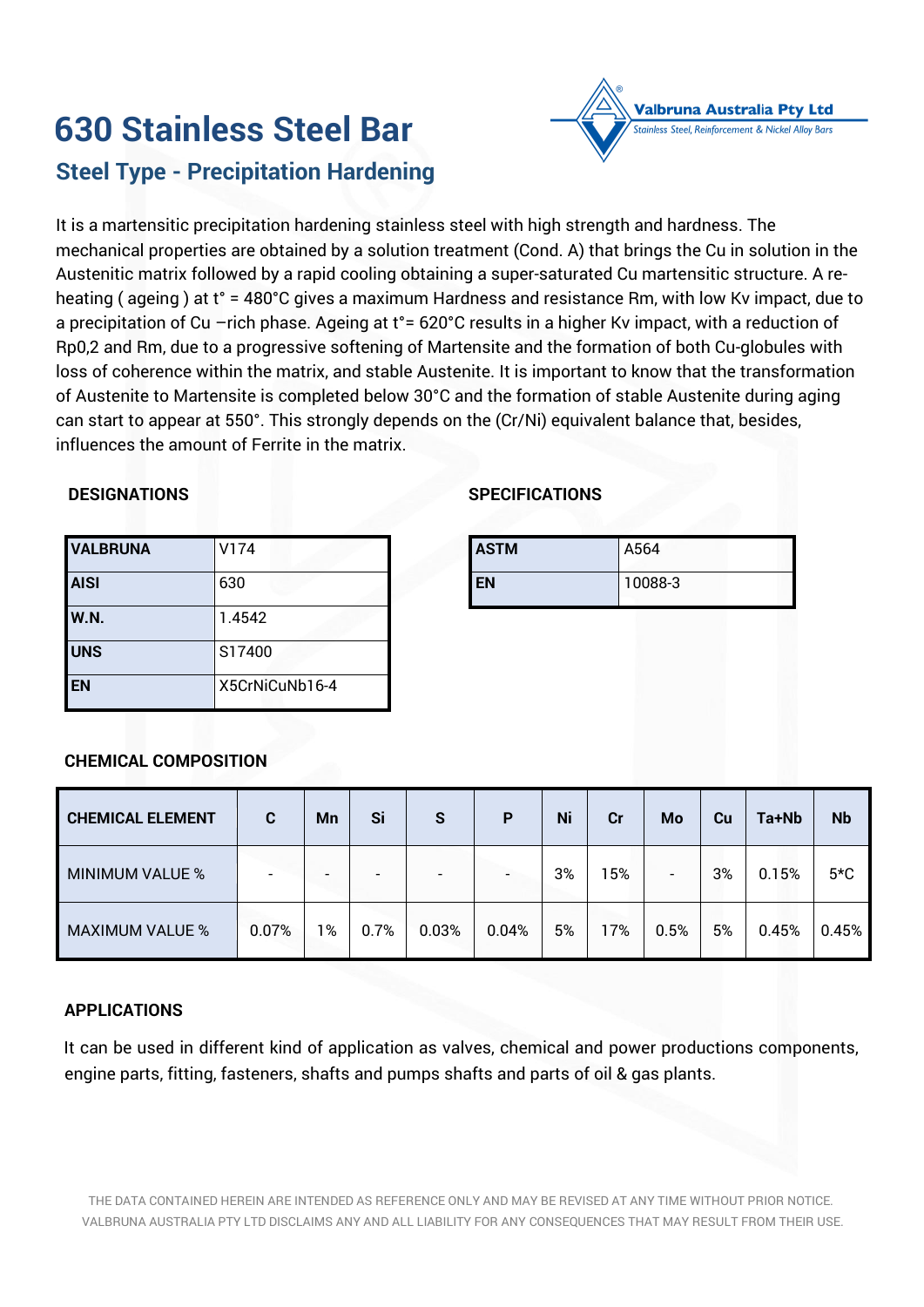## **MACHINABILITY**

Machinability is good in both the solution-treated (cond.A) and precipitation hardening conditions, considering that this property improves when hardness decreases. A certain amount of dimensional changes, in terms of contraction, happens after the aging of parts: these dimensional variations should be evaluated.

#### **MECHANICAL PROPERTIES**

| <b>CONDITION</b>                        | <b>SUBTYPE</b>   | Rm [N/mm <sup>2</sup> ] | <b>HBW</b>  | Rp0.2% [N/mm <sup>2</sup> ] | E4d [%] |
|-----------------------------------------|------------------|-------------------------|-------------|-----------------------------|---------|
| <b>Solution Annealed</b>                | AT               | 1200 max.               | 360 max.    |                             |         |
| <b>Solution Annealed-Aged</b>           | H900             | 1310 min.               | 388 min.    | 1170 min.                   | 10 min. |
| <b>Solution Annealed-Aged</b>           | H925             | 1170 min.               | 375 min.    | 1070 min.                   | 10 min. |
| <b>Solution Annealed-Aged</b>           | H1025<br>(P1070) | 1070 min.               | 331 min.    | 1000 min.                   | 12 min. |
| <b>Solution Annealed-Aged</b>           | H1075            | 1000 min.               | 311 min.    | 860 min.                    | 13 min. |
| <b>Solution Annealed-Aged</b>           | H1100<br>(P960)  | 965 min.                | 302 min.    | 795 min.                    | 14 min. |
| <b>Solution Annealed-Aged</b>           | H1150<br>(P930)  | 930 min.                | 277 min.    | 725 min.                    | 16 min. |
| <b>Solution Annealed-Double</b><br>Aged | H1150M<br>(P800) | 795 min.                | 255 min.    | 520 min.                    | 18 min. |
| <b>Solution Annealed-Double</b><br>Aged | H1150D           | 860 min.                | $255 - 311$ | 725 min.                    | 16 min. |

THE DATA CONTAINED HEREIN ARE INTENDED AS REFERENCE ONLY AND MAY BE REVISED AT ANY TIME WITHOUT PRIOR NOTICE. VALBRUNA AUSTRALIA PTY LTD DISCLAIMS ANY AND ALL LIABILITY FOR ANY CONSEQUENCES THAT MAY RESULT FROM THEIR USE.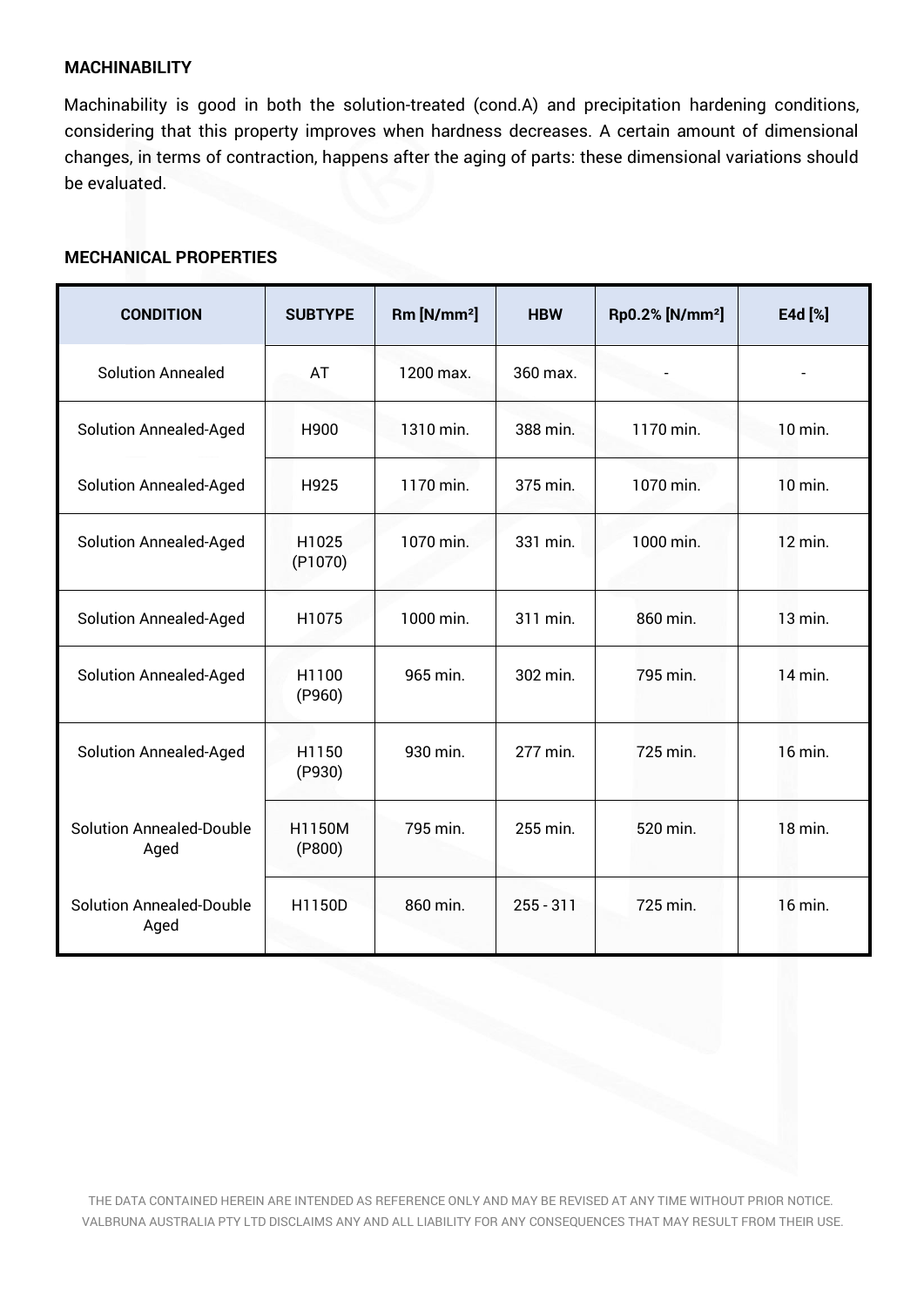## **PHYSICAL PROPERTIES**

| <b>Physical Property</b>        | SI / Metric Units                        | US / BS Imperial Units               |
|---------------------------------|------------------------------------------|--------------------------------------|
| <b>Density</b>                  | $7.8 \text{ kg/dm}^3$                    | $0.282$ lb/in <sup>3</sup>           |
| Specific Thermal Capacity 20° C | 500 J/ $(kg·K)$                          | $0.119$ Btu/lb°F                     |
| Thermal conductivity 20°C       | 16 W/(m·K)                               | 110.936 Btu in/ ft <sup>2</sup> h °F |
|                                 |                                          |                                      |
| Thermal expansion 20° - 100° C  | $10.9(10^{-6}/K)$                        | 6.056 $(10^{-6}/^{\circ}F)$          |
| Electrical Resistivity 20° C    | $0.71 \Omega \cdot \text{mm}^2/\text{m}$ | $27.953 \mu$ Qin                     |
| Modulus of Elasticity 20° C     | 200 GPa                                  | 29007.548 ksi                        |

# **HEAT TREATMENT**

| <b>HEAT TREATMENT</b>                    |                   |                        |                        |         |  |
|------------------------------------------|-------------------|------------------------|------------------------|---------|--|
| <b>Description of condition</b>          | <b>Condition</b>  | Minimum temperature °C | Maximum temperature °C | Cooling |  |
| <b>Solution Annealed</b>                 | AT                | 1025                   | 1050                   | Air     |  |
| <b>Solution Annealed-Aged</b>            | H900              | 480                    |                        | Air     |  |
| <b>Solution Annealed-Aged</b>            | H925              | 495                    |                        | Air     |  |
| <b>Solution Annealed-Aged</b>            | H1025<br>(P1070)  | 550                    |                        | Air     |  |
| <b>Solution Annealed-Aged</b>            | H1075             | 580                    |                        | Air     |  |
| <b>Solution Annealed-Aged</b>            | H1100<br>(P960)   | 595                    |                        | Air     |  |
| <b>Solution Annealed-Aged</b>            | H1150<br>(P930)   | 620                    |                        | Air     |  |
| <b>Solution Annealed-</b><br>Double Aged | H1150M<br>( P800) | $760 + 620$            |                        | Air     |  |
| <b>Solution Annealed-</b><br>Double Aged | H1150D            | $620 + 620$            |                        | Air     |  |

THE DATA CONTAINED HEREIN ARE INTENDED AS REFERENCE ONLY AND MAY BE REVISED AT ANY TIME WITHOUT PRIOR NOTICE. VALBRUNA AUSTRALIA PTY LTD DISCLAIMS ANY AND ALL LIABILITY FOR ANY CONSEQUENCES THAT MAY RESULT FROM THEIR USE.